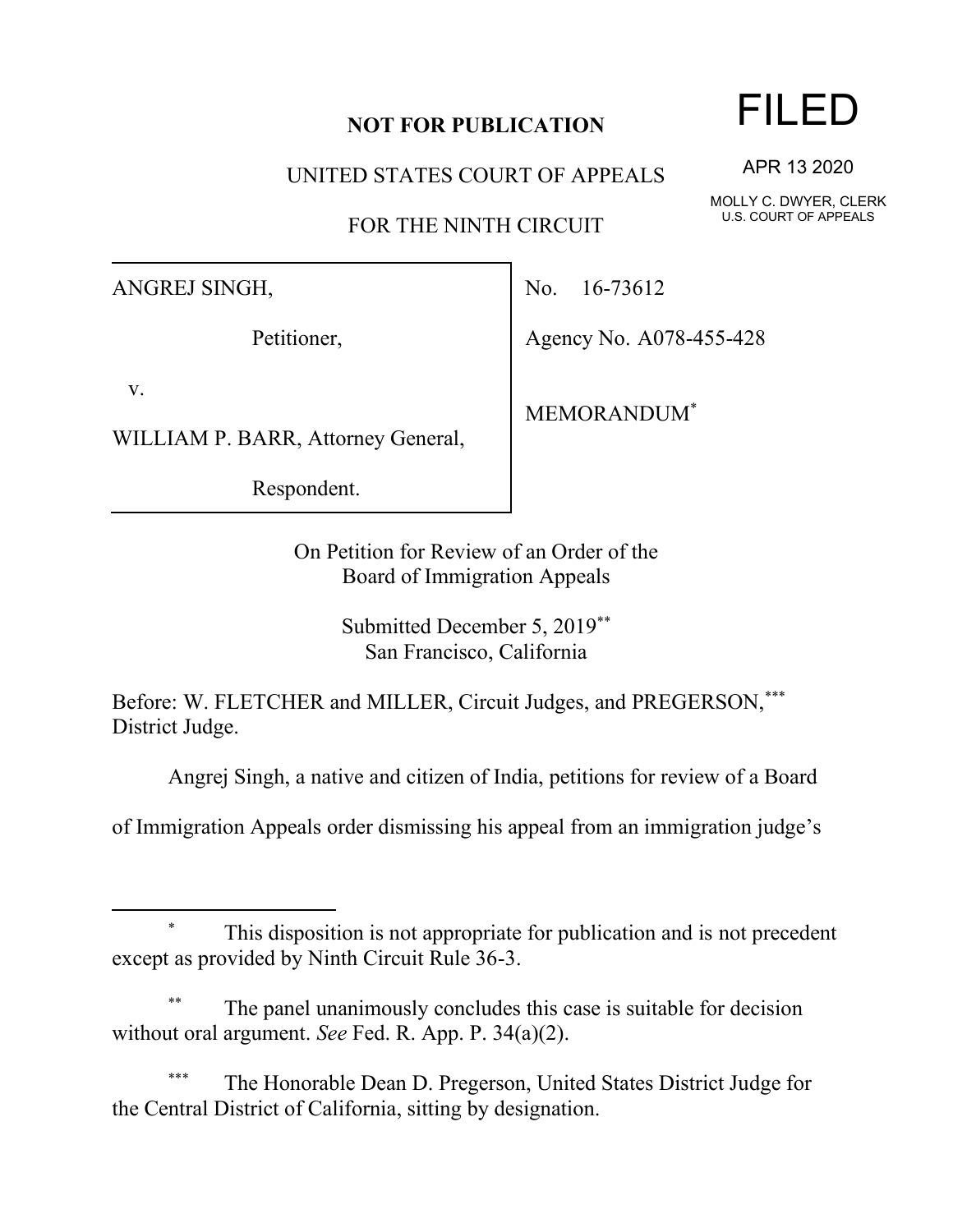decision denying his application for asylum, withholding of removal, and protection under the Convention Against Torture. We deny the petition.

1. Substantial evidence supports the agency's finding that Singh no longer has a well-founded fear of persecution in India because country conditions have fundamentally changed. *See* 8 C.F.R. §§ 1208.13(b)(1)(i)(A) (asylum),  $1208.16(b)(1)(i)(A)$  (withholding of removal).

In *Jagtar Singh v. Holder*, 753 F.3d 826 (9th Cir. 2014), we considered the sufficiency of country-conditions reports to show changed circumstances and rebut the presumption of future persecution. We concluded that the agency could rely on such documentary evidence when making an individualized determination that an applicant no longer had an objectively well-founded fear of persecution. *Id.* at 834–35.

Here, the government submitted country-conditions reports prepared by the U.S. State Department and the U.K. Home Office in 2007 and 2008. The agency rationally construed the documentary evidence to conclude that Singh, as a lowlevel member and supporter of the Akali Dal Mann political party in the 1990s, would no longer face persecution in India.

As we recognized in *Jagtar Singh*, the country-conditions reports "make no mention of either ongoing persecution of Sikhs or any risk of renewed persecution of individuals because they are Sikh, [or] members of Akali Dal (Mann)." 753 F.3d

2 a set of  $\sim$  2 a set of  $\sim$  2 a set of  $\sim$  2 a set of  $\sim$  3 a set of  $\sim$  3 a set of  $\sim$  3 a set of  $\sim$  3 a set of  $\sim$  3 a set of  $\sim$  3 a set of  $\sim$  3 a set of  $\sim$  3 a set of  $\sim$  3 a set of  $\sim$  3 a set of  $\sim$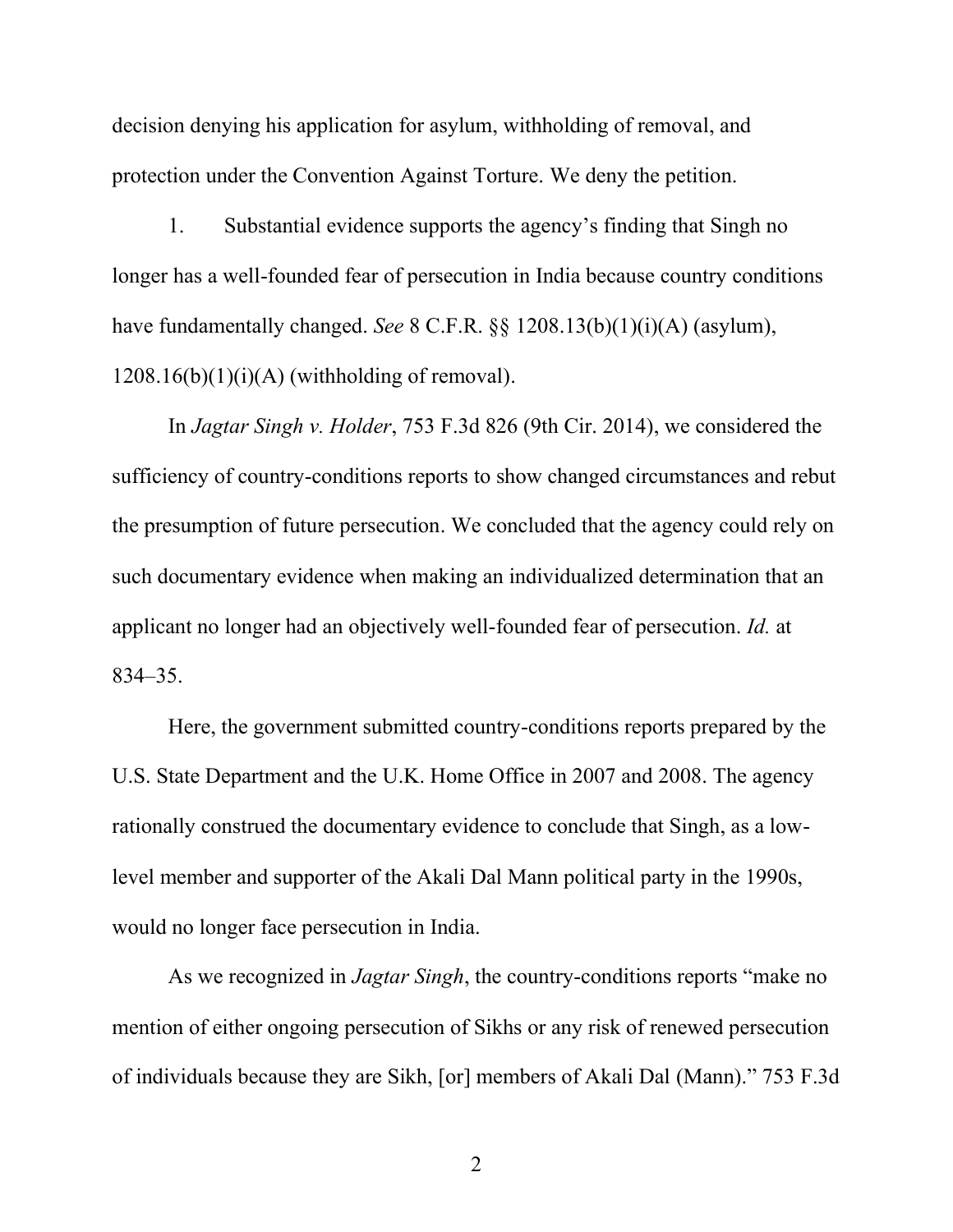at 833. For more than a decade, the State Department has found that "conditions for Indian Sikhs differ dramatically from those of the 1980s and 1990s." The Shiromani Akali Dal is a legal political party, and Sikhs participate in the "highest levels of the Indian government." "Any current persecution of Sikhs based on political or religious beliefs would be widely covered by India's vibrant and open media." According to the U.K. Home Office, even current "rank and file" members of militant Sikh-Khalistan separatist groups are unlikely to face persecution because those groups have not engaged in recent activity sufficient to attract the adverse attention of Indian authorities. Similarly, "individuals associated at a low or medium level with Sikh militant groups" are also unlikely to face persecution.

Reviewing the totality of the evidence, the agency reasonably concluded that if current members of Sikh militant groups are not likely to be persecuted, then neither would someone like Singh, who was merely a member of the Akali Dal Mann political party more than 15 years ago.

Singh argues that his fear continues to be objectively well-founded because in the early 1990s, he was linked to a known Sikh terrorist named Rattan Singh. While the country-conditions reports suggest an "active operational member" or "hard-core" militant for a current Sikh separatist group might face persecution, the record does not show that Rattan Singh is a high-level priority of that type, nor that Angrej Singh's association with him over a decade ago would be of any interest to

3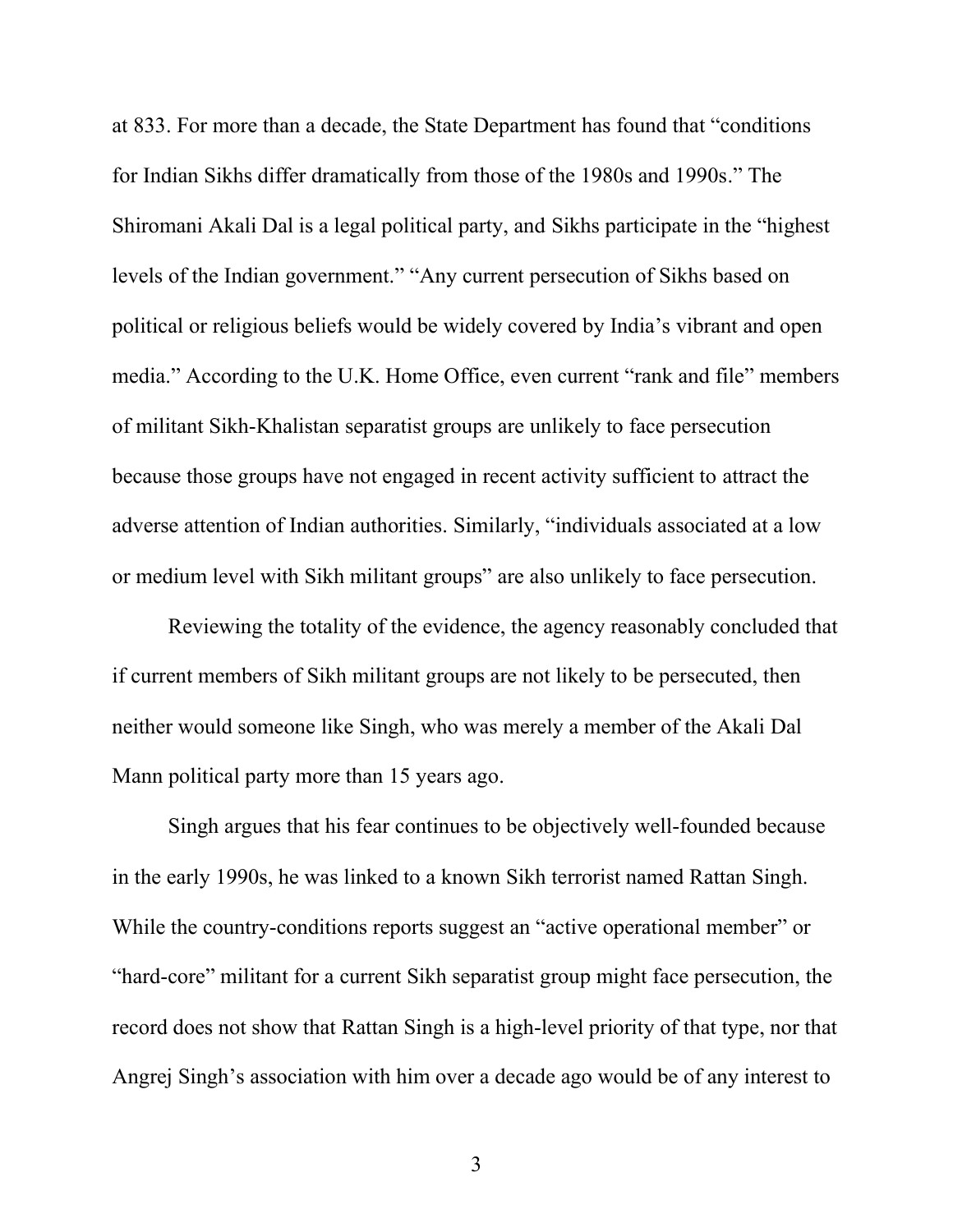Indian authorities. To the contrary, the immigration judge found that there was no verifiable indication that Rattan Singh remained active as a militant in India. Substantial evidence supports that finding. Substantial evidence also supports the agency's finding that no credible evidence suggests Indian authorities have a continuing interest in Rattan Singh or his associates.

2. We have held that the agency can weigh country-conditions reports against contrary documentary evidence submitted by an applicant, such as affidavits from family members. *Jagtar Singh*, 753 F.3d at 835. The factfinder is permitted to consider the probative value of hearsay testimony, and discount it. *Id.*; *see Gu v. Gonzales*, 454 F.3d 1014, 1021 (9th Cir. 2006). The agency did not err by affording unverified local news articles diminished weight. The immigration judge articulated specific, cogent reasons for giving that evidence less weight than the country-conditions reports.

3. Our decision in *Jagtar Singh* did not address relief under the Convention Against Torture, but its reasoning applies with equal force to that claim. The pertinent regulation requires consideration of "information regarding conditions in the country of removal" that may be "relevant to the possibility of future torture." 8 C.F.R.  $\S$  1208.16(c)(3)(iv). Substantial evidence supports the agency's determination that Singh was unlikely to be tortured by or with the acquiescence of the Indian government under current conditions in India.

4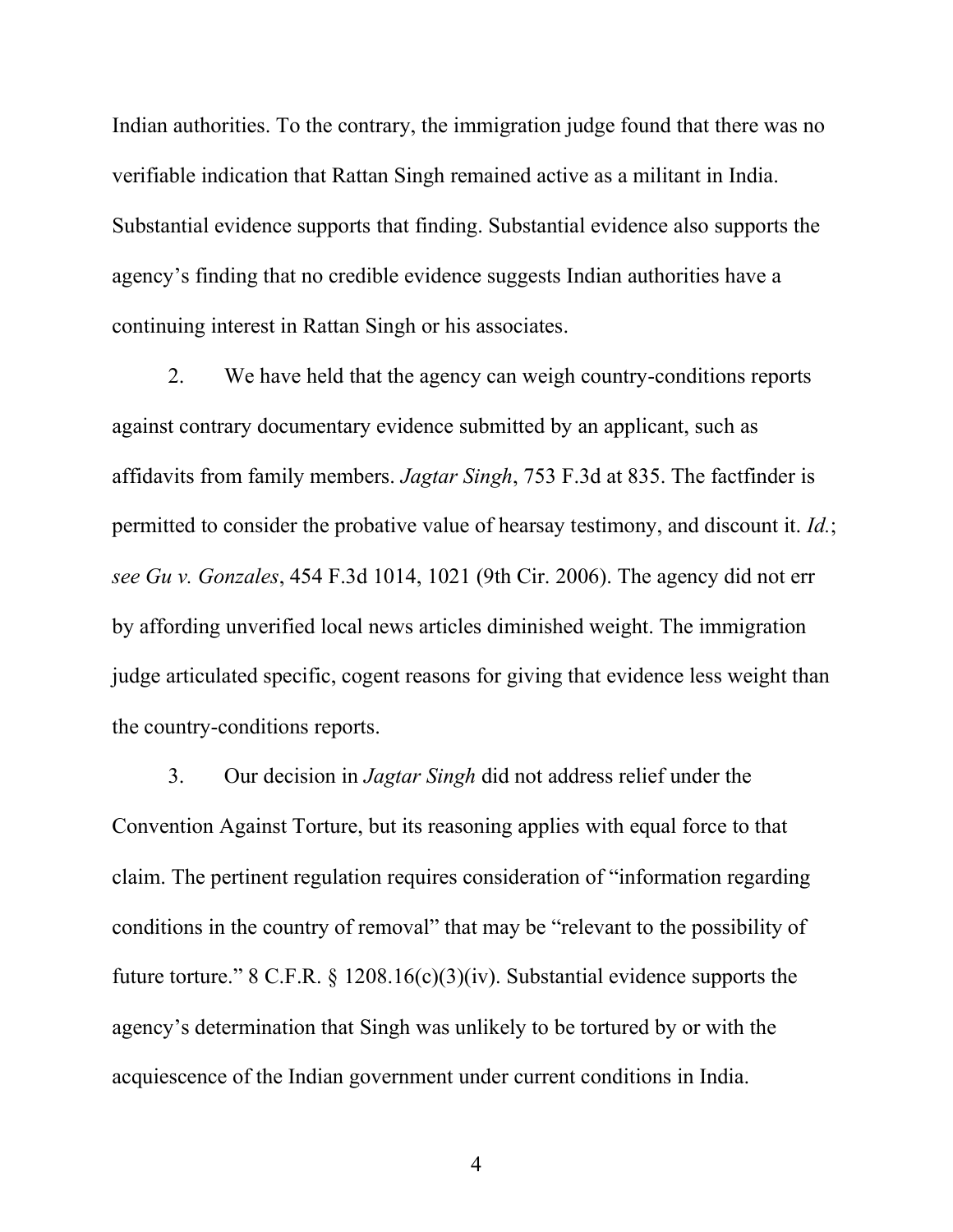4. The Board did not abuse its discretion when it denied Singh's motion to remand to introduce additional country-conditions evidence. *See* 8 C.F.R. § 1003.2(c)(1). Substantial evidence supports the Board's determination that the evidence was not new and did not reflect a material change in country conditions relevant to Singh's claims for relief. *See Najmabadi v. Holder*, 597 F.3d 983, 986 (9th Cir. 2010).

## **PETITION DENIED**.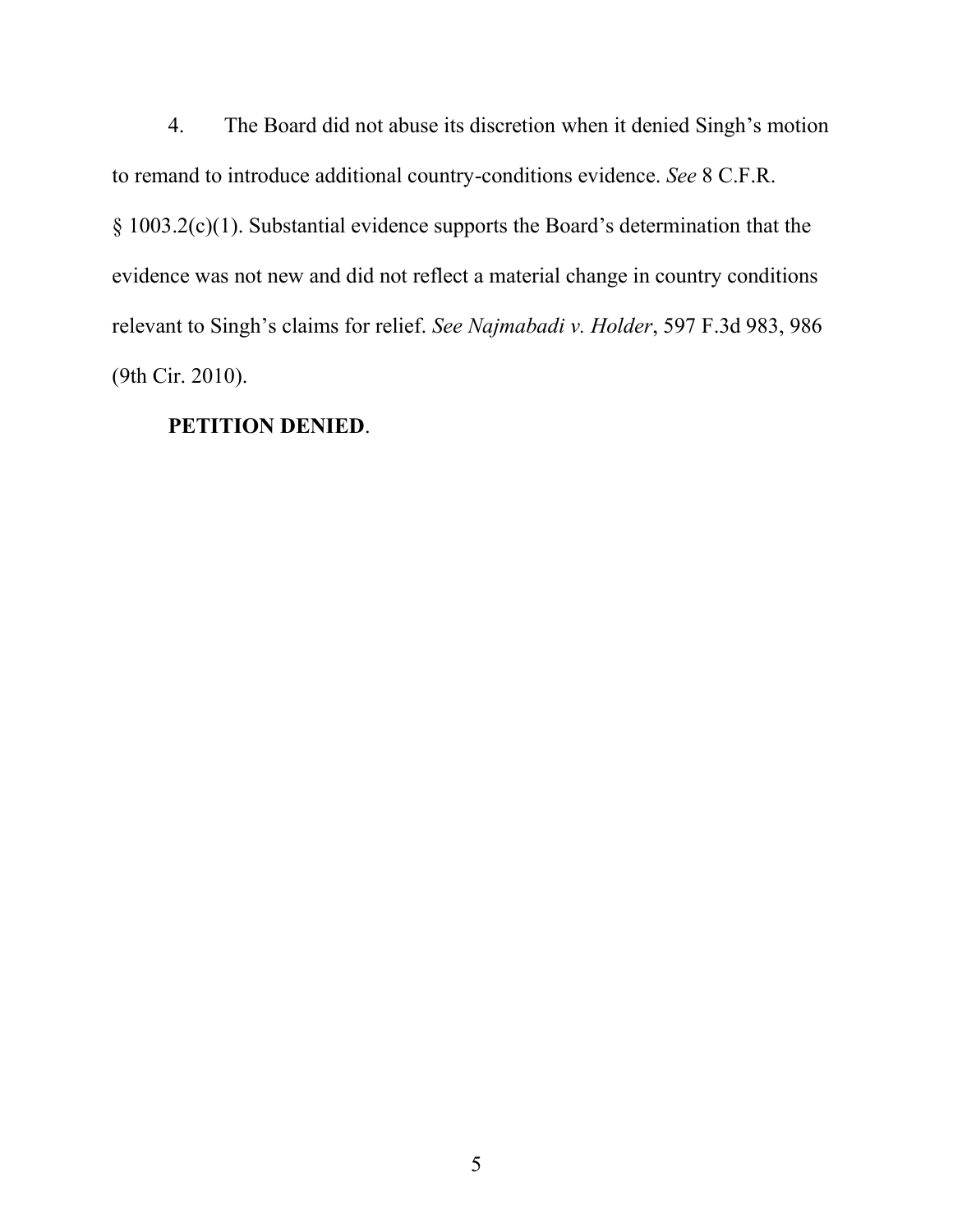## FILED

*Angrej Singh v. William P. Barr*, No. 16-73612

PREGERSON, D., dissenting:

APR 13 2020

MOLLY C. DWYER, CLERK U.S. COURT OF APPEALS

I respectfully dissent. Although I agree with the majority that the government rebutted the presumption that Petitioner has a well-founded fear of future persecution based on his membership in the Akali Dal Mann political party, the government did not meet its burden with respect to Petitioner's fear of future persecution on the basis of his perceived support for Sikh militant Rattan Singh. Accordingly, I would grant the petition for review.

Petitioner testified that police persecuted him not only because of his membership in the Akali Dal Mann party, but also because they believed that Petitioner aided a Sikh militant named Rattan Singh. Petitioner's credible testimony established that Petitioner suffered past persecution on the basis of his perceived support for Rattan Singh, and gave rise to a presumption of future persecution. *See Popova v. I.N.S.*, 273 F.3d 1251, 1259 (9th Cir. 2001) ("A finding of past persecution raises the presumption that an asylum-seeker has a wellfounded fear of future persecution . . . ."). Although a presumption of future persecution is rebuttable, it is the government's burden to overcome the presumption by a preponderance of the evidence. *Id.*

The majority correctly recognizes that the agency can rely on country conditions reports "when making an individualized determination that an applicant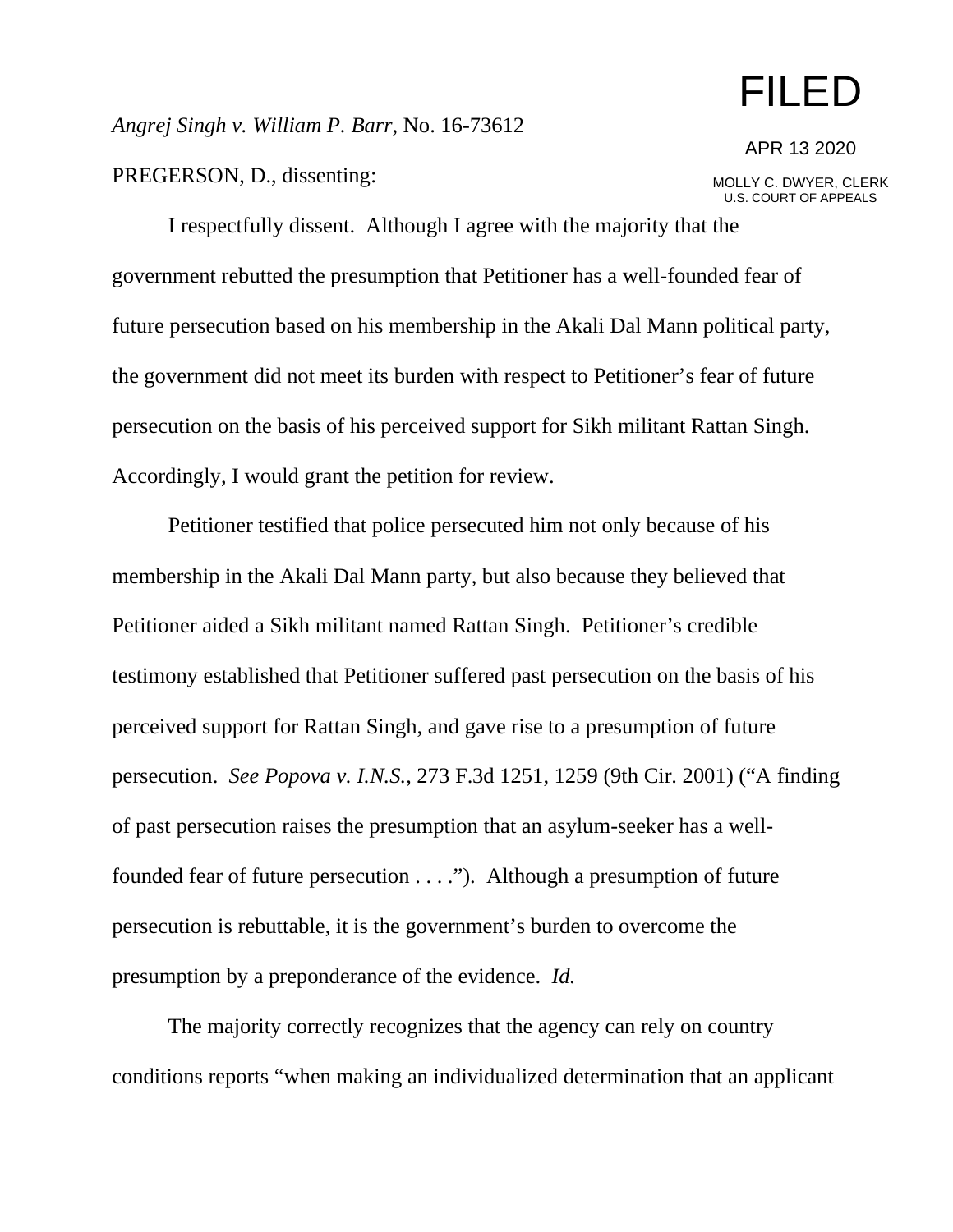no longer ha[s] an objectively well-founded fear of persecution." Maj. at 2 (citing *Jagtar Singh v. Holder*, 753 F.3d 826, 834–35 (9th Cir. 2014)). Unlike the majority, however, I cannot conclude that any *individualized* determination was ever made in this case.<sup>[1](#page-6-0)</sup> This Court has repeatedly emphasized the significance of an individualized determination. "[W]e have long held that the determination of whether or not a particular applicant's fear is rebutted by general country conditions information requires an individualized analysis that focuses on the specific harm suffered and the relationship to it of the particular information contained in the relevant country reports." *Chand v. I.N.S.*, 222 F.3d 1066, 1079 (9th Cir. 2000); *see also Ali v. Holder*, 637 F.3d 1025, 1030 (9th Cir. 2011) ("To be sure, country reports may be employed to rebut the presumption, but the IJ and BIA must apply the findings from the reports to the petitioner's specific harms and circumstances."). "The hallmark of an 'individualized determination' is a tailored analysis of the petitioner's specific harms and circumstances." *Ali*, 637 F.3d at 1030; *see also Jagtar Singh*, 753 F.3d at 834 ("In addition to requiring sufficiently *individualized evidence* of changed circumstances in the petitioner's country of origin, we have also required the agency to 'make an *individualized determination*' of the petitioner's claim for relief by 'assessing the impact of changed country

<span id="page-6-0"></span><sup>&</sup>lt;sup>1</sup> The majority's conclusion is implicit in its discussion, which does not address the sufficiency of the agency's individualized analysis.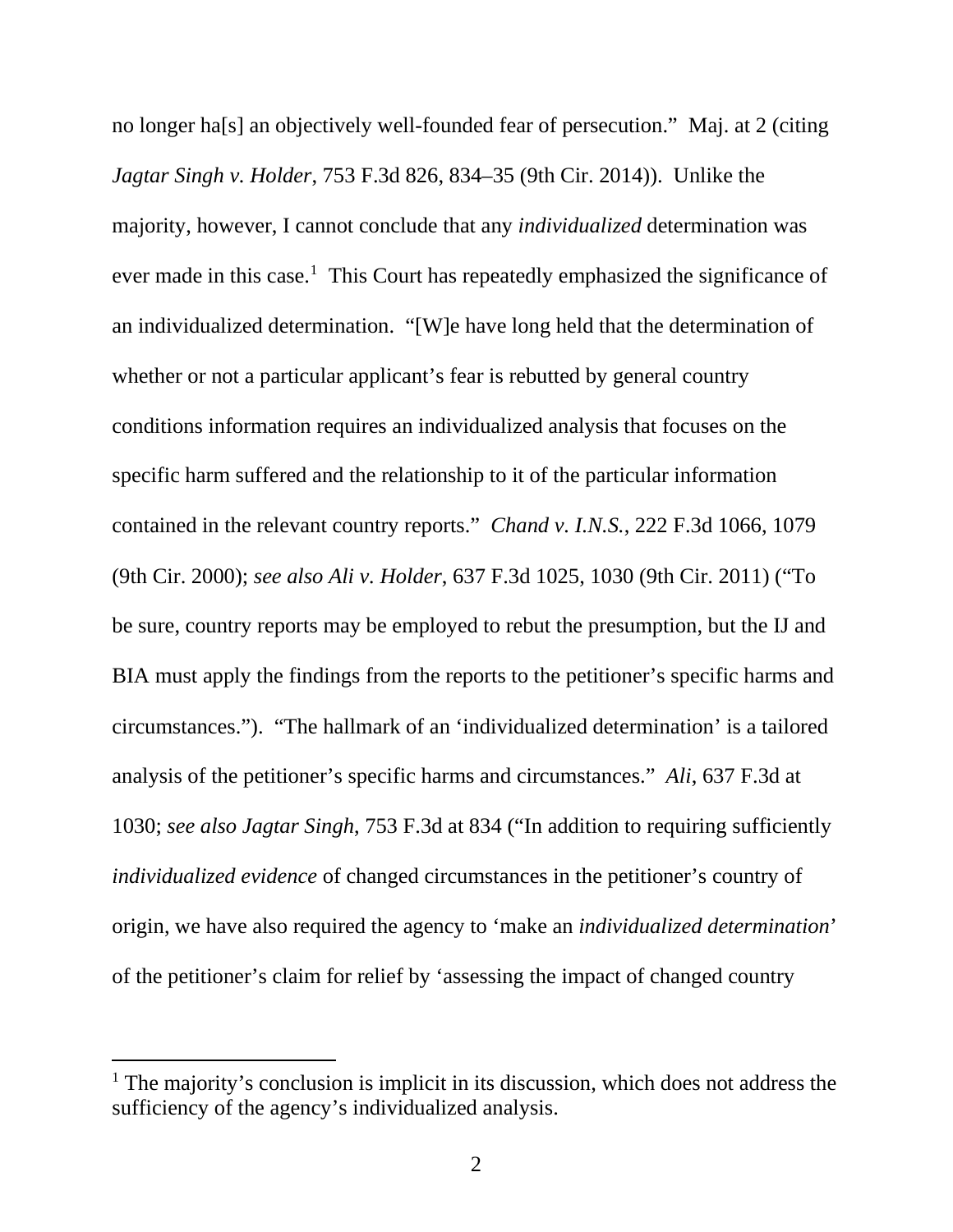conditions on an individualized basis' . . . [i]n other words, we have not credited overbroad and conclusory statements that fail to reference relevant evidence.") (emphasis in original) (internal citations omitted) (quoting *Lopez v. Ashcroft*, 366 F.3d 799, 806 (9th Cir. 2004)).

Here, the country reports stated that it is unlikely that rank and file members of Sikh militant groups would be able to establish a well-founded fear of persecution. As the majority acknowledges, however, the reports also indicated that "active" or "hard-core" militants might face continued persecution. The IJ and BIA relied upon the country reports to conclude that Petitioner no longer had a well-founded fear of future persecution because he was perceived to have "aided a Sikh militant." Neither the IJ nor the BIA, however, made any effort to determine whether Rattan Singh, the militant with whom Petitioner was perceived to be associated, qualified as a low-level, medium-level, or active, hard-core militant or, accordingly, whether Petitioner would be perceived as a low, medium, or highlevel threat. Absent such an analysis, I cannot conclude that the country reports are relevant to Petitioner's fears or that the agency "appl[ied] the findings from the reports to the petitioner's specific harms and circumstances." *Ali*, 637 F.3d at 1030.[2](#page-7-0)

<span id="page-7-0"></span><sup>&</sup>lt;sup>2</sup> For similar reasons, I do not agree that the agency considered "relevant" information" in determining whether Petitioner would more likely than not be tortured. *See* 8 C.F.R. § 1208.16(c)(3)(iv).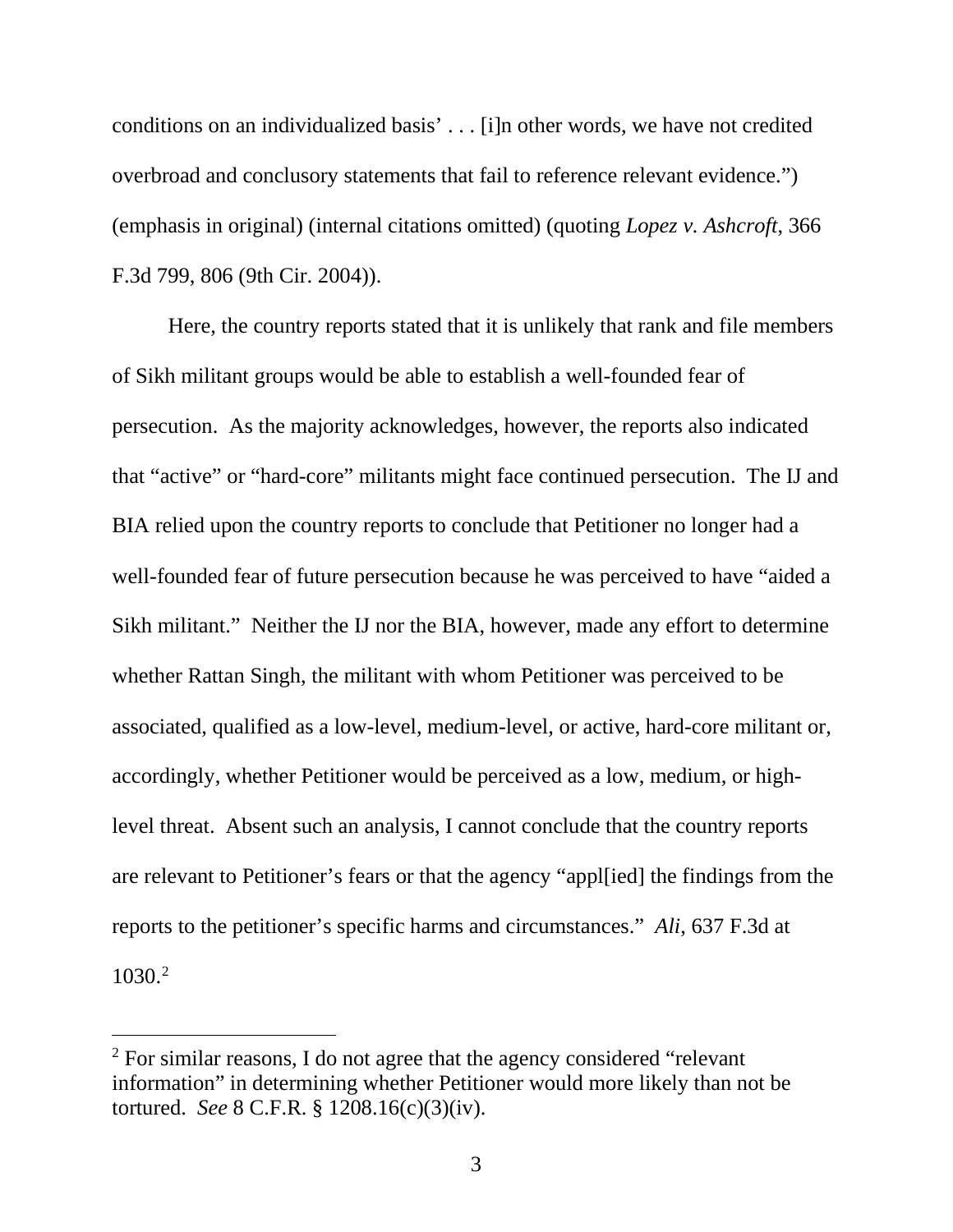Unlike the IJ and BIA, the majority does look to specific details regarding Rattan Singh. The majority upholds the agency's conclusion regarding changed country conditions because (1) "the record does not show that Rattan Singh is a high-level priority," and (2) there is no evidence regarding Rattan Singh's current activities or evidence of authorities' continuing interest in Rattan Singh or his associates. As an initial matter, as discussed above, the agency did not make a finding regarding Rattan Singh or base its denial of Petitioner's asylum application upon any such finding. As such, the majority cannot rely upon its own independent analysis to uphold the agency's denial of asylum. *See Ali*, 637 F.3d at 1029 ("We cannot affirm the BIA or IJ on a ground upon which it did not rely . . . we must decide whether to grant or deny the petition for review based on the Board's [or IJ's] reasoning rather than our own independent analysis of the record.") (citations and quotations omitted).

Furthermore, as to the majority's first point that the record does not show that Rattan Singh is a "high-level" militant, I respectfully disagree. There is evidence in the record that Rattan Singh was the "alleged brain" behind the placement of bombs along railroad tracks, offered himself as a suicide bomber as part of a plot to assassinate the Prime Minister of India and other senior political leaders during an election campaign, was "responsible for a series of blasts," and

4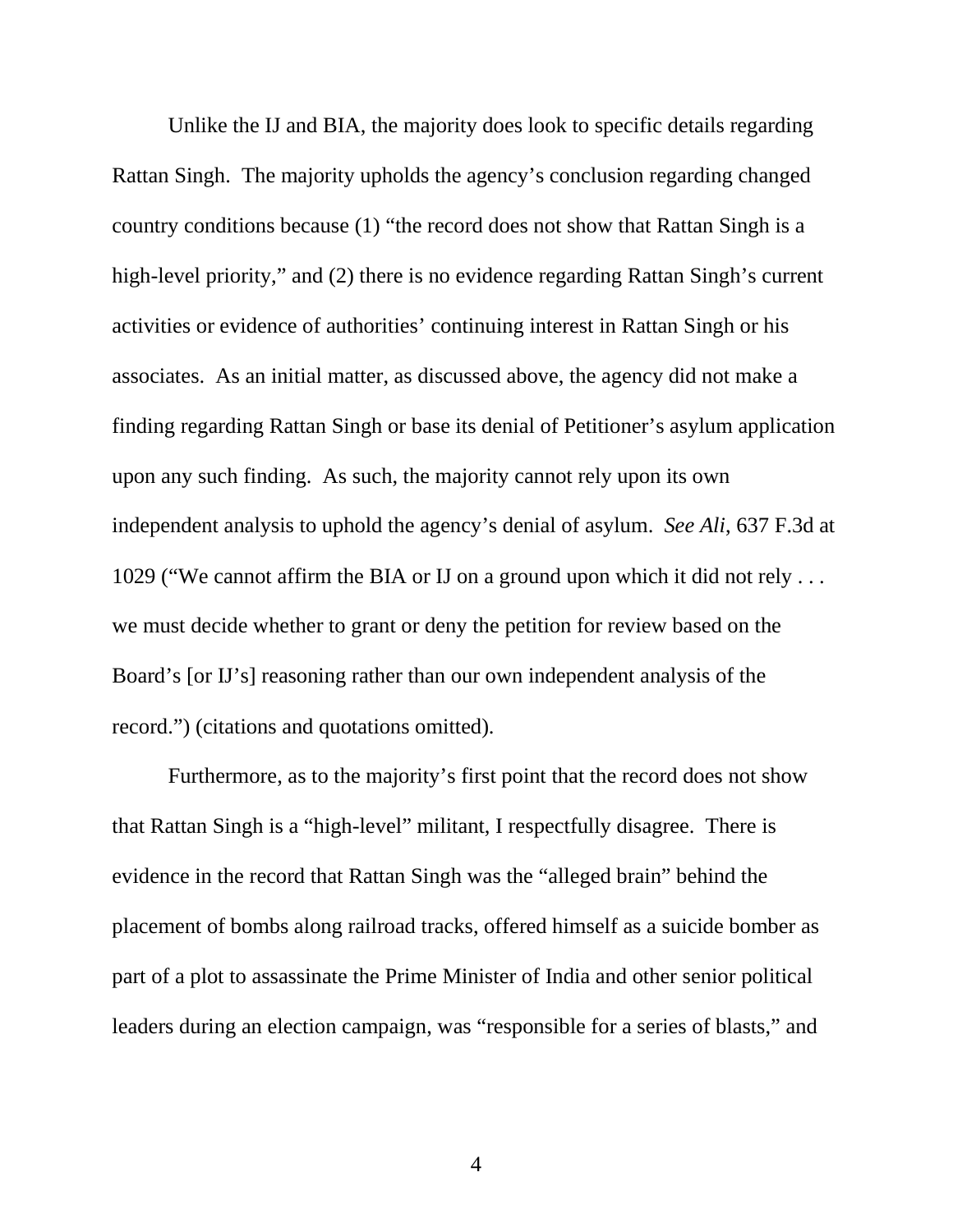supplied other Sikh militants with explosives. This evidence, which was before the BIA, is more than sufficient to show that Rattan Singh was "hard-core."

As to the majority's second point, the absence of evidence regarding Rattan Singh's current status, the majority essentially places an expiration date on the presumption that Petitioner has a well-founded fear of future persecution.<sup>[3](#page-9-0)</sup> The majority, like the BIA and IJ, assumes, without any specific evidentiary support, that enough time has passed that Indian authorities no longer care about Rattan Singh or his associates. A presumption of past persecution, however, can only be rebutted by evidence, not by the mere passage of time. To conclude otherwise would rob the term of all force and meaning.

To the extent that the majority's decision is rooted in the absence of a "verifiable indication that Rattan Singh remained active as a militant in India," the majority, like the agency, improperly shifts the burden of proof to Petitioner. It is the government's burden, not Petitioner's, to establish by a preponderance of the evidence that being perceived as an accomplice of Rattan Singh no longer serves as a basis for a well-founded fear of future persecution. *See Popova*, 273 F.3d at 1259. Although the government could, perhaps, have satisfied that burden by

<span id="page-9-0"></span><sup>&</sup>lt;sup>3</sup> Although the majority minimizes Petitioner's perceived relationship with Rattan Singh as an "association . . . over a decade ago," the fact of the matter is that the relationship was sufficient to establish past persecution and to create a presumption of future persecution.